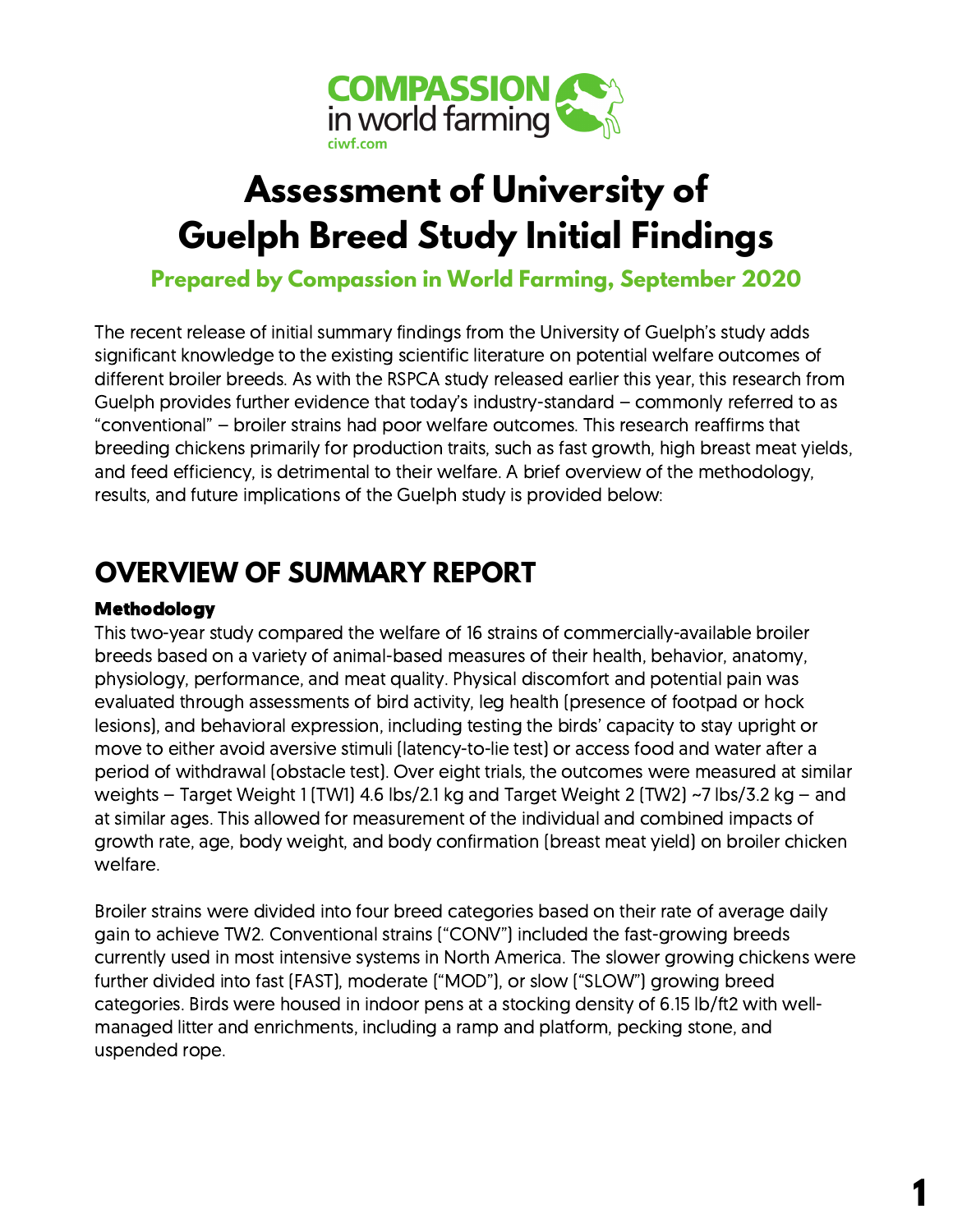#### Results

#### Bird Health

1. Faster growing breeds suffered from a higher incidence of footpad dermatitis (FPD) and hock burn lesions than slower growing broilers, which may be painful for the affected birds.

- CONV breeds showed the highest prevalence of FPD (overall and mild cases) with a. roughly ~78% of bird affected overall when compared to the slower growing breed categories at both target weights. Even when younger and lighter\* at TW1 (34 days of age), CONV breeds had more cases of mild FPD and FPD overall than the older, heavier FAST or MOD birds (48 days of age) at this time point. Birds from CONV strains also had more severe FPD lesions (approx. 18% of birds affected) than the other breed categories at TW2 (~3-6%). However, the SLOW breeds had a high prevalence of FPD lesions (50-57% of birds affected overall) at both target weights in comparison to the FAST and MOD breeds (~30-48% of birds with FPD overall).
- **Lower activity levels likely contributed to poorer litter conditions along with a** greater excreta output (due to a higher feed intake) in the CONV strains leading to poorer footpad condition. For the SLOW breeds, greater bird activity and enrichment use could have caused more water leakage from pen drinker lines, which deteriorated litter quality and lead to more FPD cases in these strains. CONV and FAST birds had worse hock burn lesions than MOD or SLOW birds likely due to these lower activity breeds spending more time in contact with poor quality litter.
- 2. Breeds with faster growth rates and higher breast meat yield had greater cellular damage to the muscle tissues and disproportionate cardiovascular development, suggesting a poorer level of health.
	- a. CONV breeds showed >50% higher circulating levels of creatine kinase [CK], aspartate transaminase (AST), and lactate dehydrogenase (LDH) than the slower-growing categories, meaning a much higher incidence of muscle tissue damage in these breeds negatively impacting bird health and may result in reduced mobility and pain. Those breeds with the highest breast yield also had the highest concentrations of these biochemical markers.
	- When controlled for body weight variation, the CONV birds had 5-18% heavier heart b. and 3-14% lighter lung weights than the other breed categories, which can lead to CONV breeds experiencing poorer tissue oxygenation, tissue degeneration, and breathlessness especially when active.
	- This suggests CONV breeds have a greater capacity to move blood around the body, but without a proportional increase in lung capacity. Therefore, these faster growing CONV strains are likely unable to provide the necessary oxygenated blood to support normal function and rapid growth of their tissues and dissipate the resulting metabolic heat.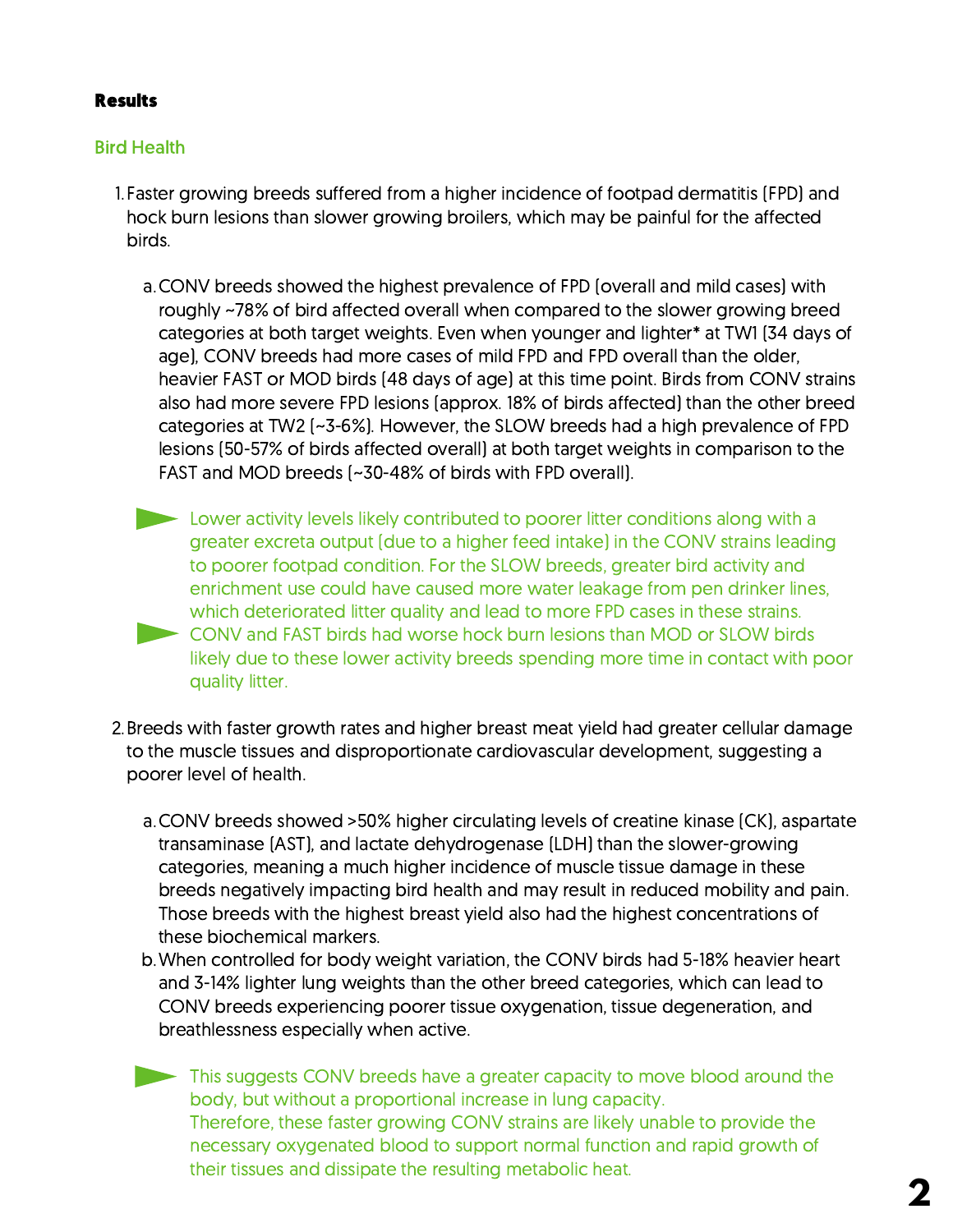- 3. At approximately 4 weeks of age, the fastest growing strains had the strongest leg bones, but their leg bone strength around 7 weeks of age was the same as the birds from the slowest growing breeds that were lighter and 2 weeks older.
	- CONV breeds had 16-29% stronger leg (tibia) bones (measured as tibia breaking a. strength, TBS) than the other strains at TW1. At TW2, this difference in TBS was reduced to 12-18% when comparing the ~7-week-old CONV to ~9-week-old FAST and MOD strains. Whereas birds from the CONV and SLOW breeds had similar TBS at TW2.
	- This suggests that modern selection criteria have addressed components of leg health in industry standard strains, but we are awaiting the complete assessment of all the recorded leg bone measures to determine acceptable growth rate thresholds to ensure overall good leg health.

#### Behavioral

- Faster growing breeds spend more time inactive than slower growing breeds, even at 1. the same age.
	- At 26 days of age, CONV breeds spent on average 10.6% more time sitting, 3.6% less a. time standing, and 2% less time walking per day than the slower growing strains.
	- b. At 4 weeks of age, CONV birds had more periods of inactivity per day (as measured by the wearable accelerometers) than any of the slower growing breed categories. At 5 weeks of age, CONV birds spent significantly more time inactive than the SLOW birds.
	- c. CONV breeds engaged with enrichments less than any of the slower growing breeds at both 26 and 42 days of age.
	- The provision of enrichments is a key component of the BCC and these findings suggest the current fast-growing commercial breeds would be unable to engage and fully benefit from the welfare benefits of an enriched environment. For instance, the raised platform allows birds to get off the floor and experience a less disturbed location to rest, escape from more dominant birds, and reduced contact with soiled litter, which results in better leg and foot pad condition.
- 2. As birds age, faster growing breeds cannot stand as long and have a reduced capability to move and access vital resources (feed & water) than slower growing breeds.
	- a. In the "latency to lie" test, chickens from the faster growing strains sat in the water, which they consider aversive, faster than slower growing breeds at TW2. At TW1, a bird's body weight influenced their latency to lie down, with heavier birds sitting more quickly than lighter birds of this age regardless of breed.
	- b. In the group obstacle test, after an hour of deprivation, CONV and FAST birds crossed the obstacle less often to access food and water than SLOW broilers at TW2.